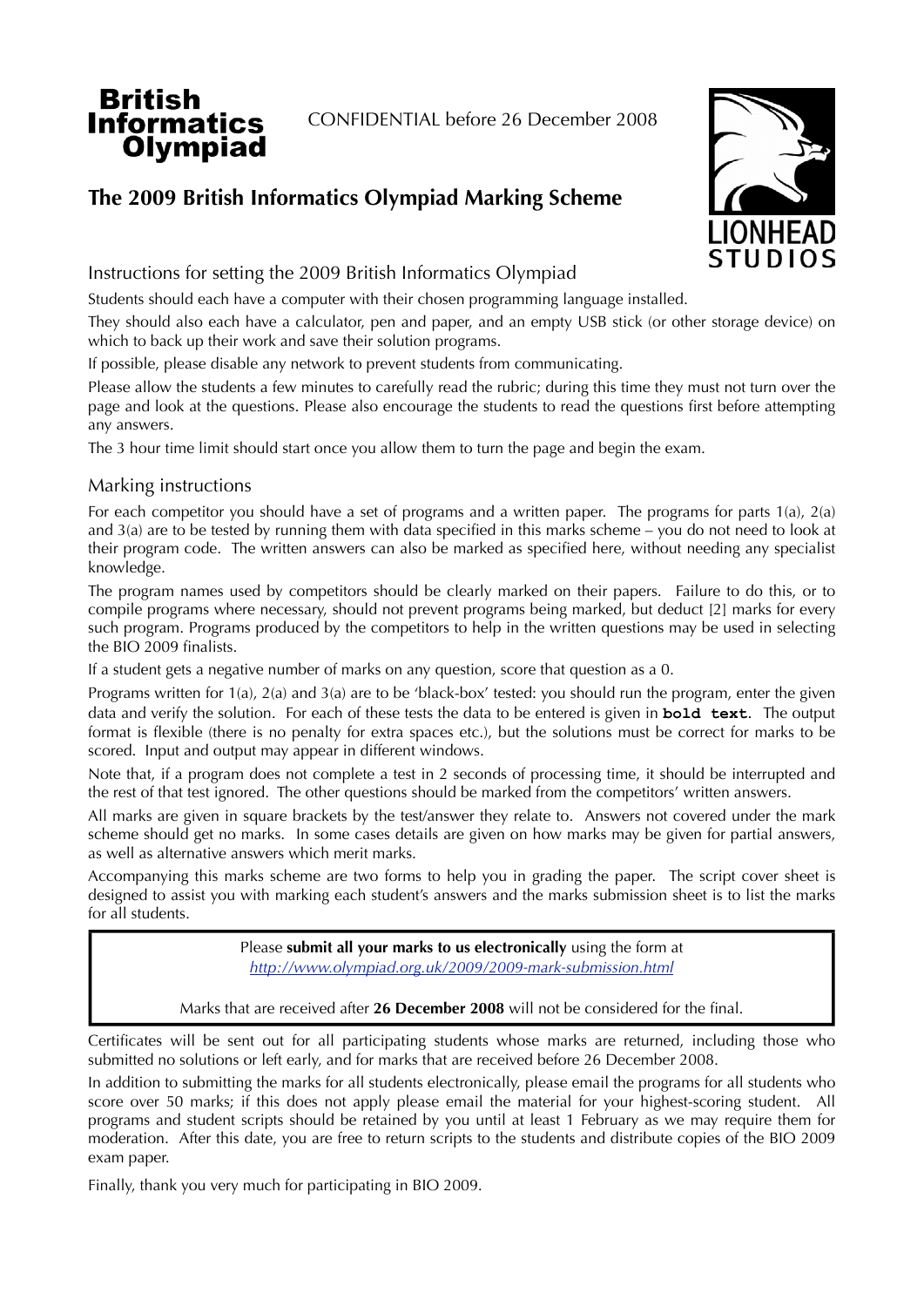## **Question 1(a) [ 24 marks available ]**

For each test of the program for 1(a) you need to type a single upper-case word. The response will either be a single integer or the word NO; the correct responses are given on the right. There are no marks for incorrect answers.

| [1]   | <b>BOUNCE</b>     | 1              |
|-------|-------------------|----------------|
| [1]   | <b>ENCODE</b>     | ΝO             |
| [2]   | <b>EIGHT</b>      | 8              |
| [2]   | <b>BLACKJACK</b>  | NΟ             |
| $[2]$ | <b>FABULOUS</b>   | ΝO             |
| [2]   | <b>EXERCISE</b>   | NΟ             |
| [2]   | <b>DRIFTWOOD</b>  | $\overline{c}$ |
| [2]   | <b>SERVICEMAN</b> | 7              |
| [2]   | INSIGNIFICANCE    | 9              |
| [2]   | <b>THROWDOWN</b>  | 2              |

Additional marks are available for general program behaviour:

- [2] Program inputs a single word
- [2] For each test a single number, or the word NO, is output
- [2] Program terminates without crashing / hanging

**Question 1(b) [ 2 marks available ]**

[2] 10

## **Question 1(c) [ 4 marks available ]**

| $[1]$ 12 |          | (for ONE to FIVE) |
|----------|----------|-------------------|
|          | $[3]$ 18 | (for ONE to NINE) |

## **Question 2(a) [ 24 marks available ]**

There are 6 multiple part tests used to check program 2(a). Marks are given within the tests, besides the expected output from the program; this will be a 4 by 4 grid containing the letters R, G and B followed by a single integer, or the words GAME OVER along with a single integer (the order is not important).

When a grid and an integer occur they are scored separately. Otherwise incorrect output at any stage gets no marks for that stage. For a grid every character must be correct.

For each test you will first need to type in a grid of *uppercase* letters, followed by an integer. Additional input will consist of single integers.

If the program crashes / hangs part way through a test, or takes longer than 2 seconds, the rest of that test should be discarded.

| Test 1         |                                                                          | Test 3         |                                                                          |
|----------------|--------------------------------------------------------------------------|----------------|--------------------------------------------------------------------------|
|                | <b>RRGB</b><br><b>GRBG</b><br><b>RRGB</b><br><b>GBRB</b><br>$\mathbf{2}$ |                | <b>RGRB</b><br><b>BGBR</b><br><b>RBRB</b><br><b>BRBR</b><br>$\mathbf{1}$ |
| $[1]$          | <b>RRRB</b><br><b>GRGB</b><br><b>RBGG</b><br><b>GRRG</b>                 | $[2]$          | <b>RBRB</b><br><b>BRBR</b><br><b>RBRB</b><br><b>BRBR</b>                 |
| $[1]$          | 82                                                                       | $[2]$          | $\overline{2}$                                                           |
|                | 0                                                                        |                | 3                                                                        |
| Test 2         |                                                                          | $[1]$<br>$[1]$ | $\overline{2}$<br>GAME OVER                                              |
|                | <b>RBRB</b><br><b>GRGR</b><br><b>BGBG</b><br><b>RBRB</b><br>$\mathbf 1$  |                |                                                                          |
| $[1]$<br>$[1]$ | 0<br>GAME OVER                                                           |                |                                                                          |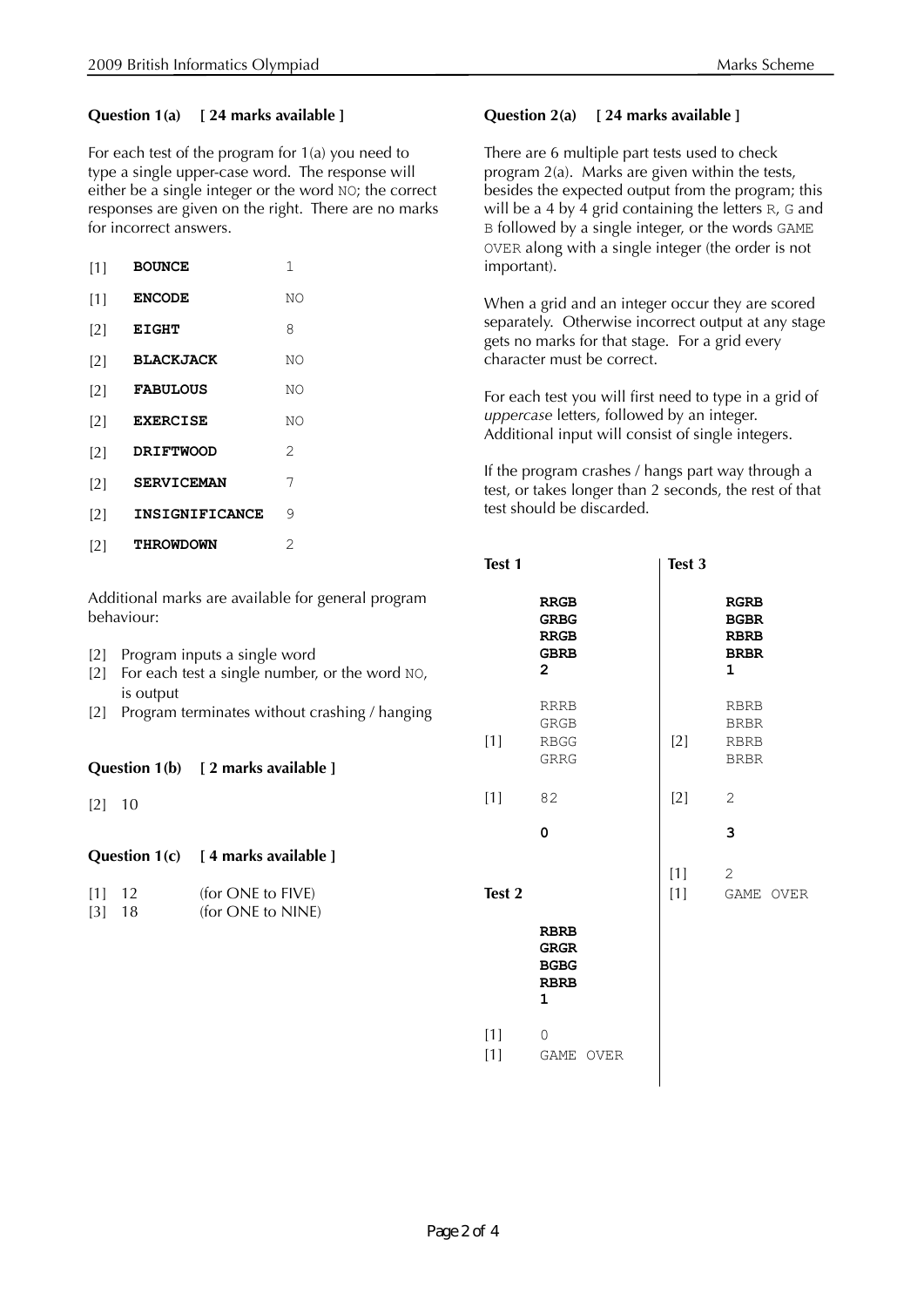| Test 4 |                                                                  | Test 6 |                                                               | Question 2(b) [ 3 marks available ]                                                                                                                                                                                                                                                                                                    |
|--------|------------------------------------------------------------------|--------|---------------------------------------------------------------|----------------------------------------------------------------------------------------------------------------------------------------------------------------------------------------------------------------------------------------------------------------------------------------------------------------------------------------|
|        | <b>BBBB</b><br><b>BBBB</b><br><b>BBBB</b><br><b>BBBB</b><br>1    |        | <b>RRGR</b><br><b>RBBG</b><br><b>RRBR</b><br><b>GBBG</b><br>1 | When two or more adjacent pieces (horizontally or<br>vertifcally) have the same colour they form a block.<br>To score $[3]$ a correct answer requires a 4 x 4 grid<br>where each square is either an R, G or B, and the<br>grid contains one block consisting of 7 pieces, one<br>of 5 and one of 3. There will also be a single piece |
|        | <b>BBBB</b><br><b>BBBB</b>                                       |        | RRBR<br><b>RBBG</b>                                           | that is not adjacent to another piece of the same<br>colour.                                                                                                                                                                                                                                                                           |
| $[1]$  | <b>BBBB</b><br><b>BBBB</b>                                       | $[1]$  | GRBR<br><b>GBGG</b>                                           | Question 2(c) [ 4 marks available ]                                                                                                                                                                                                                                                                                                    |
| $[1]$  | 16                                                               | $[1]$  | 25                                                            | $[4]$<br>324                                                                                                                                                                                                                                                                                                                           |
|        | 0                                                                |        | $\mathbf 1$                                                   | Question 2(d)<br>[4 marks available ]                                                                                                                                                                                                                                                                                                  |
| Test 5 | <b>RRGG</b>                                                      | $[1]$  | <b>RRBG</b><br><b>RBBR</b><br>GRBG<br>RBGR                    | $[1]$ No<br>There is [1] mark available for giving an example.                                                                                                                                                                                                                                                                         |
|        | <b>RRGG</b><br><b>BBRR</b><br><b>BBRR</b><br>1                   | $[1]$  | 73<br>$\mathbf 1$                                             | In addition, either of the following approaches can<br>be used for up to [2] additional marks. Students<br>may only score marks from one of the two<br>arguments:                                                                                                                                                                      |
| $[1]$  | <b>RRGG</b><br>RRGG<br><b>BBRR</b><br><b>BBRR</b>                | $[1]$  | GRBG<br>RBBR<br>GRGG<br>RBGR                                  | [1] When blocks touch each other they must be<br>different colours.<br>It is possible to give four blocks which touch<br>$[1]$<br>each other.                                                                                                                                                                                          |
| $[1]$  | 256                                                              | $[1]$  | 85                                                            | <b>or</b>                                                                                                                                                                                                                                                                                                                              |
| $[1]$  | 99<br><b>RRGG</b><br>${\tt RRGG}$<br><b>BBRR</b><br>$_{\rm BBR}$ | $[1]$  | 12<br>GBGR<br>${\tt GRBG}$<br>${\tt RBBR}$<br>GRBG            | Up to [2] marks can be awarded for a valid logical<br>argument justifying an example by a sequence of<br>implications or cases. Award [1] mark if the<br>argument is incomplete, but otherwise valid.                                                                                                                                  |
| $[1]$  | 25600<br>$\pmb{0}$                                               | $[1]$  | 482<br>0                                                      |                                                                                                                                                                                                                                                                                                                                        |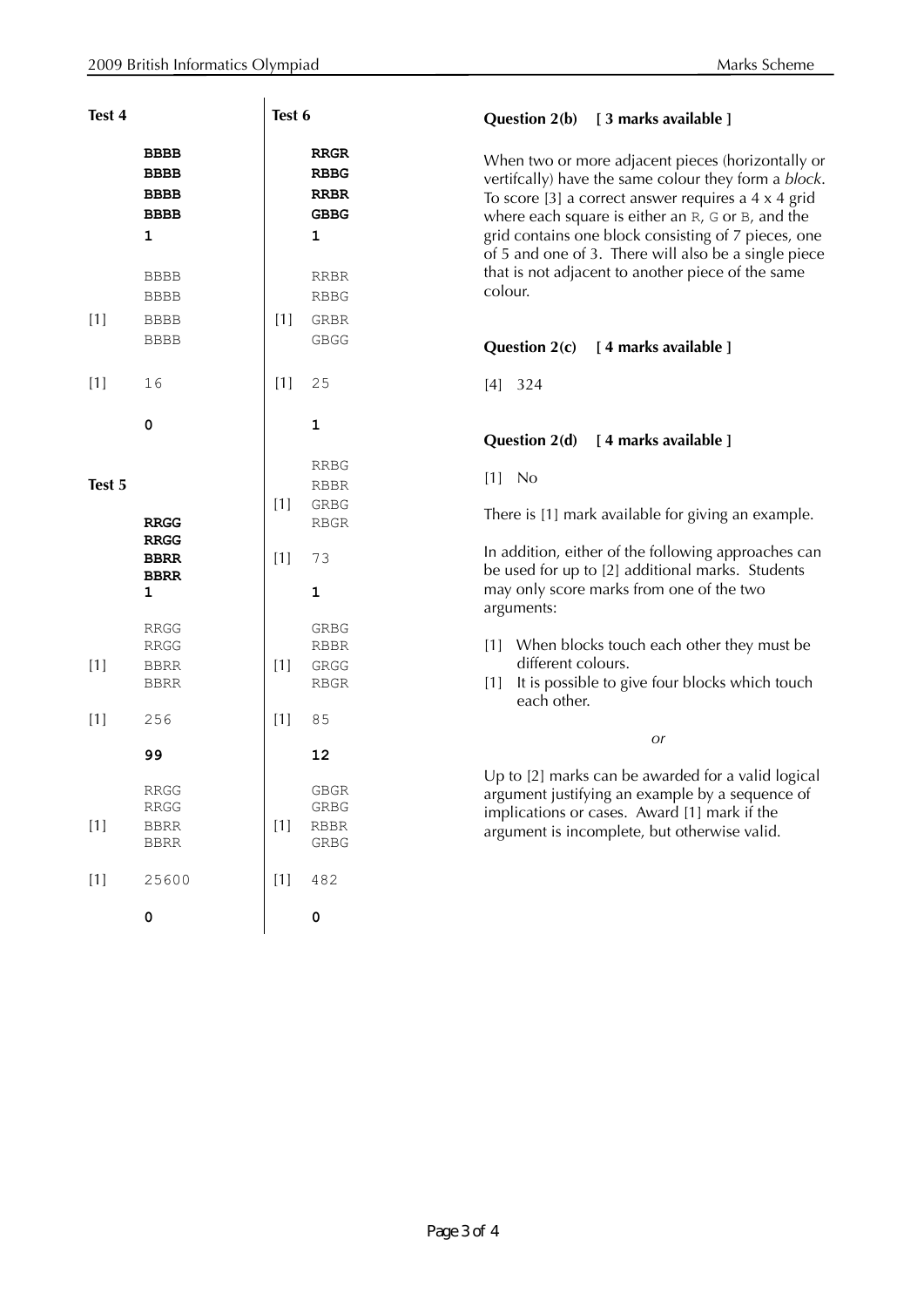### **Question 3(a) [ 23 marks available ]**

Each test for 3(a) consists of two integers for input and a line containing one or more integers for output. Each integer in the output must be a single digit (excluding 0) and the integers must appear in the correct order.

There are no marks for incorrect answers, and tests *must* terminate in 2 seconds to receive marks.

| 2 1 2 3 1 4 2 1 5 3 3 3 2                                              |
|------------------------------------------------------------------------|
| 2 1 4 1 4 1 1<br>21 1000000 5 3 3 2 1 2 2 1 2<br>3 1 1 2 2 1 1 4 4 1 7 |

#### **Question 3(b) [ 2 marks available ]**

[2] 88

#### **Question 3(c) [ 5 marks available ]**

[1] They are the reverse of each other. (It is also valid to include that, for sums from 1 to 9, they are the same; but this on its own is insufficient for this mark).

For the list in dictionary order:

- [1] The last entry in the list must start with as many 9s as possible.
- [1] If there is a digit which is not 9 it must appear at the end of the arrangement.

For the list in increasing numeric order, up to [2] marks are available from:

- [1] The first entry in the list must be as small (in length) as possible.
- [1] To minimise the length we require as many 9s as possible.
- [1] If there is digit which is not 9 it must appear at the start of the arrangement.

(**Supplementary:** A student who *only* mentions that, for sums from 1 to 9 both arrangements are the same, may be awarded [1] mark in total for this question)

#### **Question 3(d) [ 5 marks available ]**

| $[1]$ 16 |                | (summing to $8$ ) |
|----------|----------------|-------------------|
|          | $[4]$ 31993503 | (summing to 50)   |

End of BIO 2009 marks scheme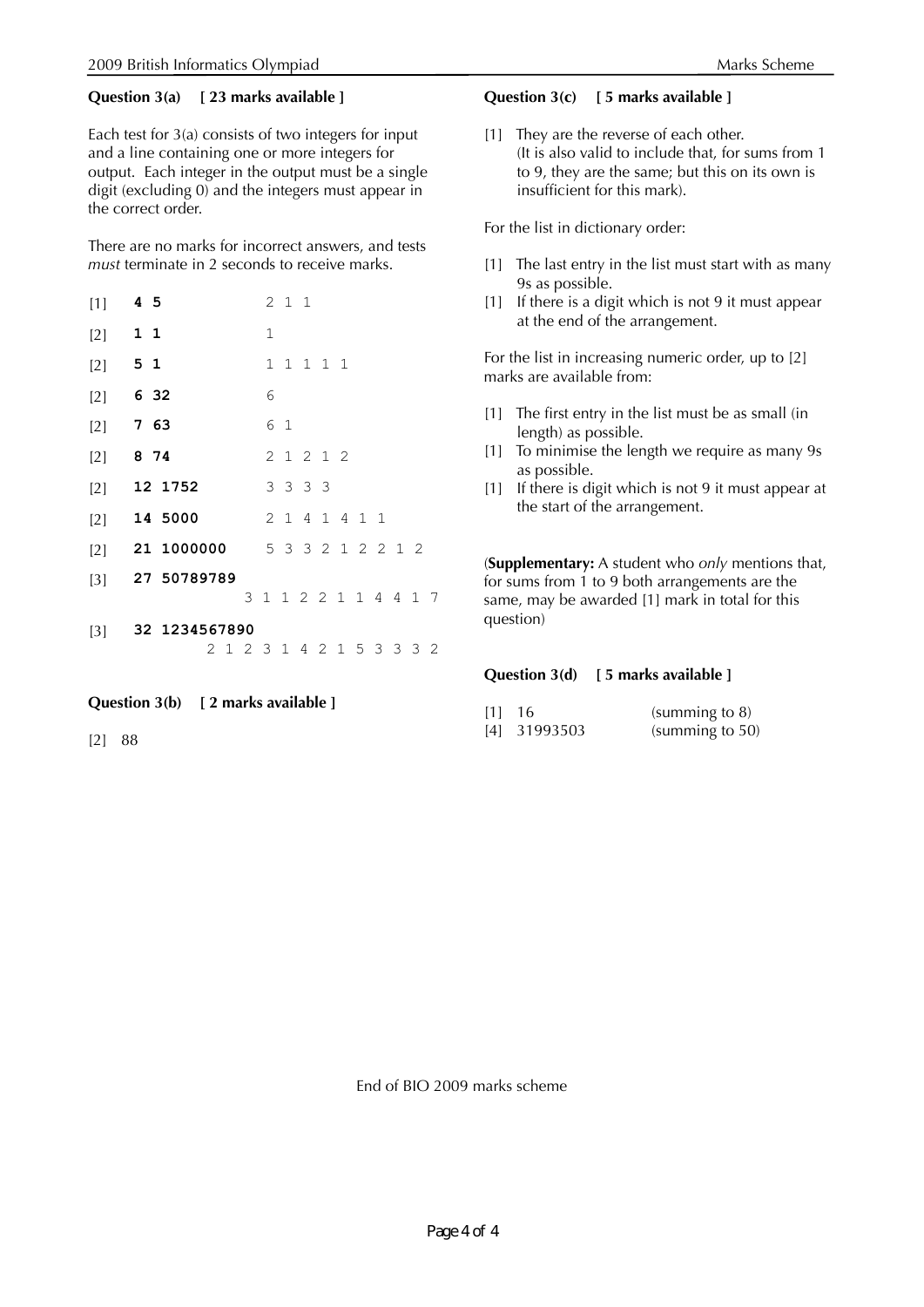## 2009 British Informatics Olympiad Script Cover Sheet

D **STUDIOS** 

*(100)*

Please use this sheet, with reference to the marks scheme, to assist you with marking each student's script. As it summarises the solutions to many questions, **do not distribute or show this sheet to any contestant before 26 December 2008.**

Name of Student:  $\qquad \qquad \qquad$  Name of Student:  $\qquad \qquad$  Age: School Year:

**British** 

**Informatics** 

Olympiad